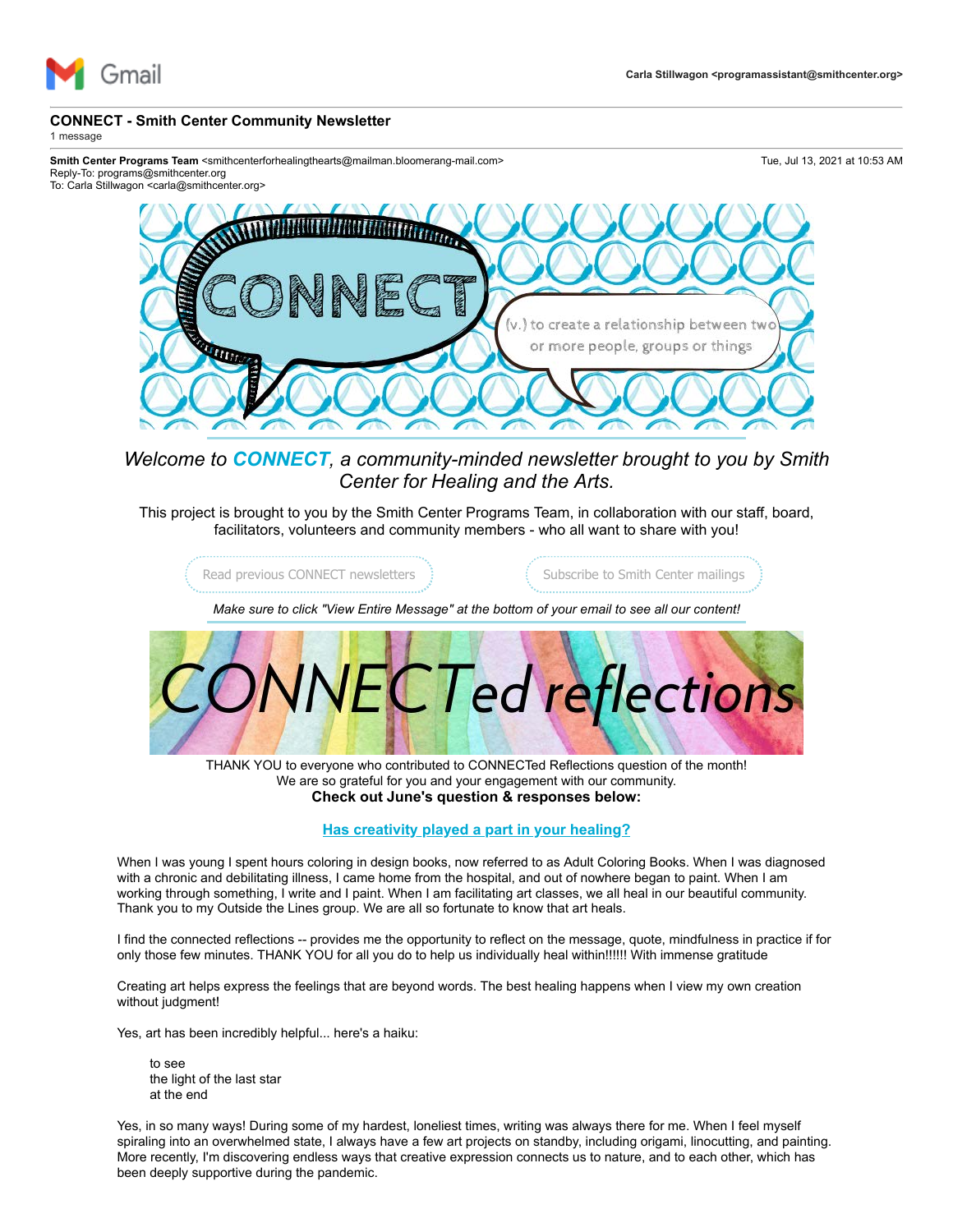From the time I was a little kid, music has been balm to my soul. For me, there is nothing better than singing along to my favorite artists or discovering new music that makes my heart sing. Music takes me to a different place. There is something so powerful in the music that transforms the way I see and feel in different situations. In the beginning of the shutdown and working from home, I had a playlist of music that I listened to every day. That daily infusion of music sustained me and helped manage my moods and my thinking. At one point during the Covid shutdown, I began having a hard time. I was anxious and feeling very depressed. One day, I joined a music event on Zoom with two singers that I really enjoy. Those ninety minutes lifted my spirits so much and left me feeling hopeful and less anxious. After the event, I realized that I had stopped listening to my playlist every day. For me, it was a powerful reminder that music (listening and singing) must always be part of my healing toolkit.

X



[Click here to read "Choosing a Therapist after Cancer" by Julia Rowland, PhD, FAPOS](https://u4479449.ct.sendgrid.net/ls/click?upn=3sgrXn5Ev5tKVcoBK0A6CvsJl45xQWKDBXqAzxS61kpxcLpviL3x4-2BKiWt704IyElDmC9VTXQm9R-2F1CM9S53I-2BiTgNRcOQN-2BA9BimxI-2BW3CDJQPT7c5QmPxNW09johwS6S72_5WEKUCHOOKEmpAePquxKW8mz8KxSlNJE8q6LGByFHASLHkY3PAVnX0uan0usBqR4ZgOg70CAYmaHqAqs2ECz4MumhDSU6e2ReAjaDnJuqUHldRl5mHPEZeH8qDbsz4upOVhRTCNwmJdk0qm0AHNnBguz9SC8jjNY6obgMh4owxlhzSZqhDwPJdYrNCZI3dv0naBj9rRUXsdj-2Fo38faard3-2FC8ldR3WnyvjlL-2FDOIhjHH-2BpsvXaJ1jjZo8w80K4m5XMsa0jOErEE5kHecHliwGBZ7Dideq5mOAnicIwnHa68iRTMAyB5o32VMnHt-2Bs7H5B472O-2FZ06Y6OmUE35eK4g3x6OPMNAxy4hkcrWGkMiUyDfo5sQLii1fm82OQ4pH9FdYnGeqnRl1pc4v7FiQzHGA-3D-3D)

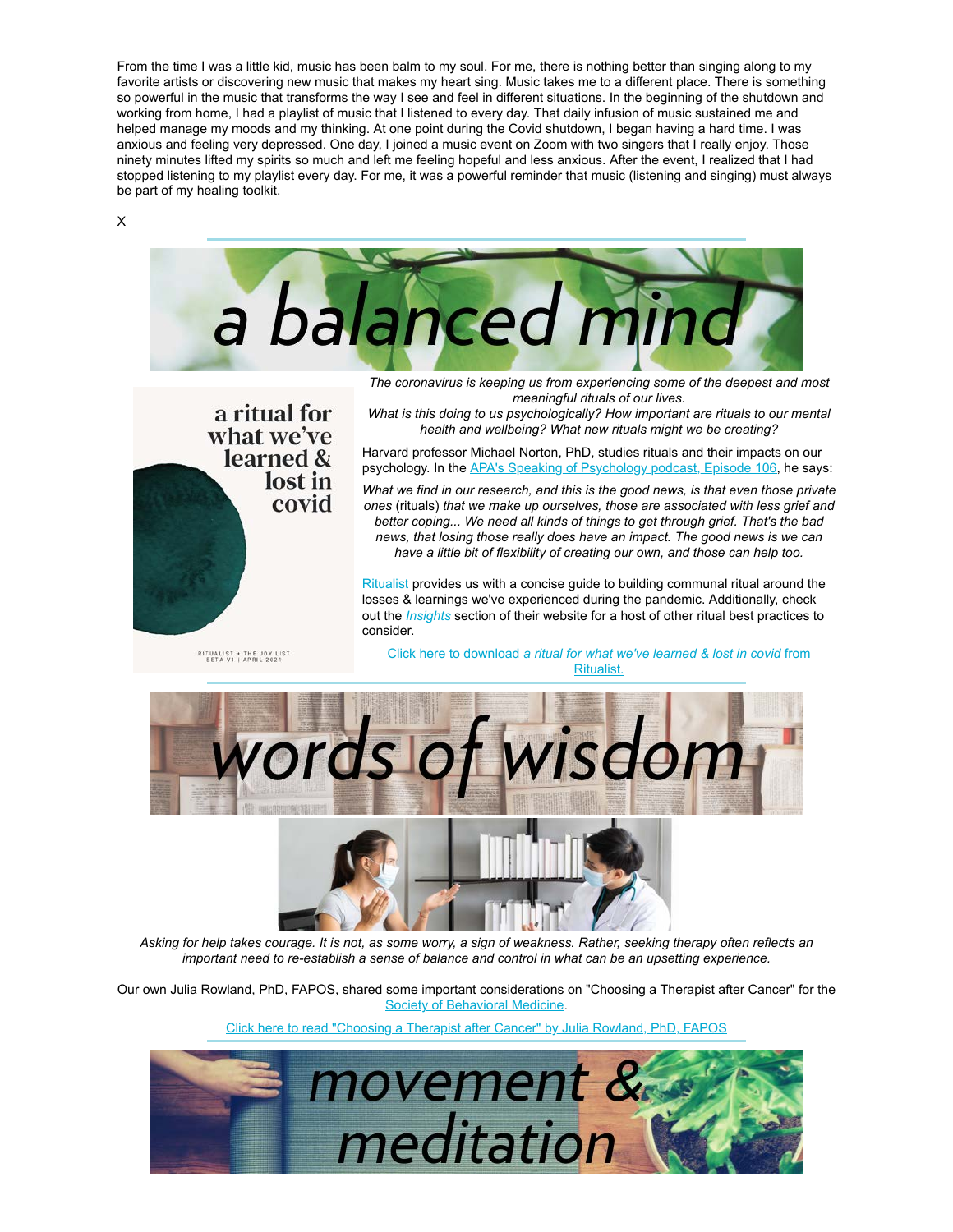*[All you need is about five to 10 minutes, says psychologist](https://u4479449.ct.sendgrid.net/ls/click?upn=3sgrXn5Ev5tKVcoBK0A6CsaSCMUWu5e1RQTuyHs29FrWb16rUbEiceFZH2Ibm9pZxrB2D89XpgC4TlLx6LVRBQ-3D-3D1I8n_5WEKUCHOOKEmpAePquxKW8mz8KxSlNJE8q6LGByFHASLHkY3PAVnX0uan0usBqR4ZgOg70CAYmaHqAqs2ECz4MumhDSU6e2ReAjaDnJuqUHldRl5mHPEZeH8qDbsz4upOVhRTCNwmJdk0qm0AHNnBguz9SC8jjNY6obgMh4owxlhzSZqhDwPJdYrNCZI3dv0naBj9rRUXsdj-2Fo38faard3-2FC8ldR3WnyvjlL-2FDOIhjHH-2BpsvXaJ1jjZo8w80K4m5C2Pdd2i8RBQywJqwygMoqWON1ba2VdCPT-2FnGiAxkuOWjWjvQ02hVBqQ0lUpdkXZKPI595LTwslyM3pfWP7KkyrraJXREYZuW2-2F3LBFvZ-2FgKjW7pzCIn5zluJ2-2BYjS6I-2BLalpV7hmNbp546TyMH5w9A-3D-3D) Belinda Campos at the University of California, Irvine. "Hopefully it wouldn't take people as much effort as it does to eat healthier or to exercise," she says. "Positive emotions feel good. I think people will find them rewarding enough to return to them and keep doing them."*

Back in May, we shared an article on languishing, and how most of us are likely dealing with at least a little sense of this "stuck" feeling after so many months of social isolation. This time around, Michaeleen Doucleff from NPR shares some simple, and quick, emotional salves to help us heal through this shared struggle.

Click here to read *[Stuck In A Rut? Sometimes Joy Takes A Little](https://u4479449.ct.sendgrid.net/ls/click?upn=3sgrXn5Ev5tKVcoBK0A6CtMeTYdYEznOCF6zxtzTfZlbzFJSbCTMFOVdcYKOCIH781xcvPlaf4yeTd2FpcUjc3FP9fHKosgq6wTCx1XJdM6-2FJcymjE91506W151SrNP10COzS-2BA7Sdb71pXRD74vsQb3mf9xYa-2BmLTKAssGJrHuJEd7gIo6fgXBhIyHLZ72un23z_5WEKUCHOOKEmpAePquxKW8mz8KxSlNJE8q6LGByFHASLHkY3PAVnX0uan0usBqR4ZgOg70CAYmaHqAqs2ECz4MumhDSU6e2ReAjaDnJuqUHldRl5mHPEZeH8qDbsz4upOVhRTCNwmJdk0qm0AHNnBguz9SC8jjNY6obgMh4owxlhzSZqhDwPJdYrNCZI3dv0naBj9rRUXsdj-2Fo38faard3-2FC8ldR3WnyvjlL-2FDOIhjHH-2BpsvXaJ1jjZo8w80K4m5Tz2wITCxYnsskg-2FaapkXkFD4Bd7HfAI452mexyxZ-2F2qJmCV3YWlczyltAw5fAtxVeHRUqKMvg1HoO-2FHUfuV7di2Qe8jCtxE-2Fyw9FMGVsEjOFW6wuNAhokhPogqBuahyP7Fw5kFyS9dL9rA7ZS1INnA-3D-3D) Practice* from NPR.



PC: *Meredith Rizzo/NPR*



Our new monthly writing program, *Radical Writing Space*, was launched this month and it was a great success!

*Clinical studies have documented the healing psychological and psychical impacts of writing within a safe and sacred space. On the second Friday of each month, drop in for one hour for Radical Writing Space and join us for inspiring writing prompts, time to write, and time to share with one another about your experience of putting your most radical emotions, feelings, and experiences on paper.*

Last Friday, Mindy and Kiersten joined several program participants in our first gathering of Radical Writing Space.

**This month's theme was LOVE**. Each participant wrote from their heart in a safe space with no writing rules, 20 minutes to independently write, and an invitation to share how it felt to take time for themselves to write about love.

We shared two prompts that inspired some of the writers. We invite you to read the prompts below, set yourself a timer, and to write for 20 minutes. See what comes up for you when you think of love. This writing is for you and it's up to you whether you share it with anyone or you keep it to yourself.

> A Fragile Bend of the Heart let us meet there at a fragile bend of the heart at a threshold of acceptance where compassion and tenderness utterly shift the world utterly lift the world from confusion to clarity from darkness to light from them to us from us to everyone let us meet there at a fragile bend of the heart where we are limited in all things but our capacity to love the weakness that will save us utterly fragile love utterly agile love all our human vulnerabilities merging there, invincible at a fragile bend of the heart - Shelley Blooms, 2019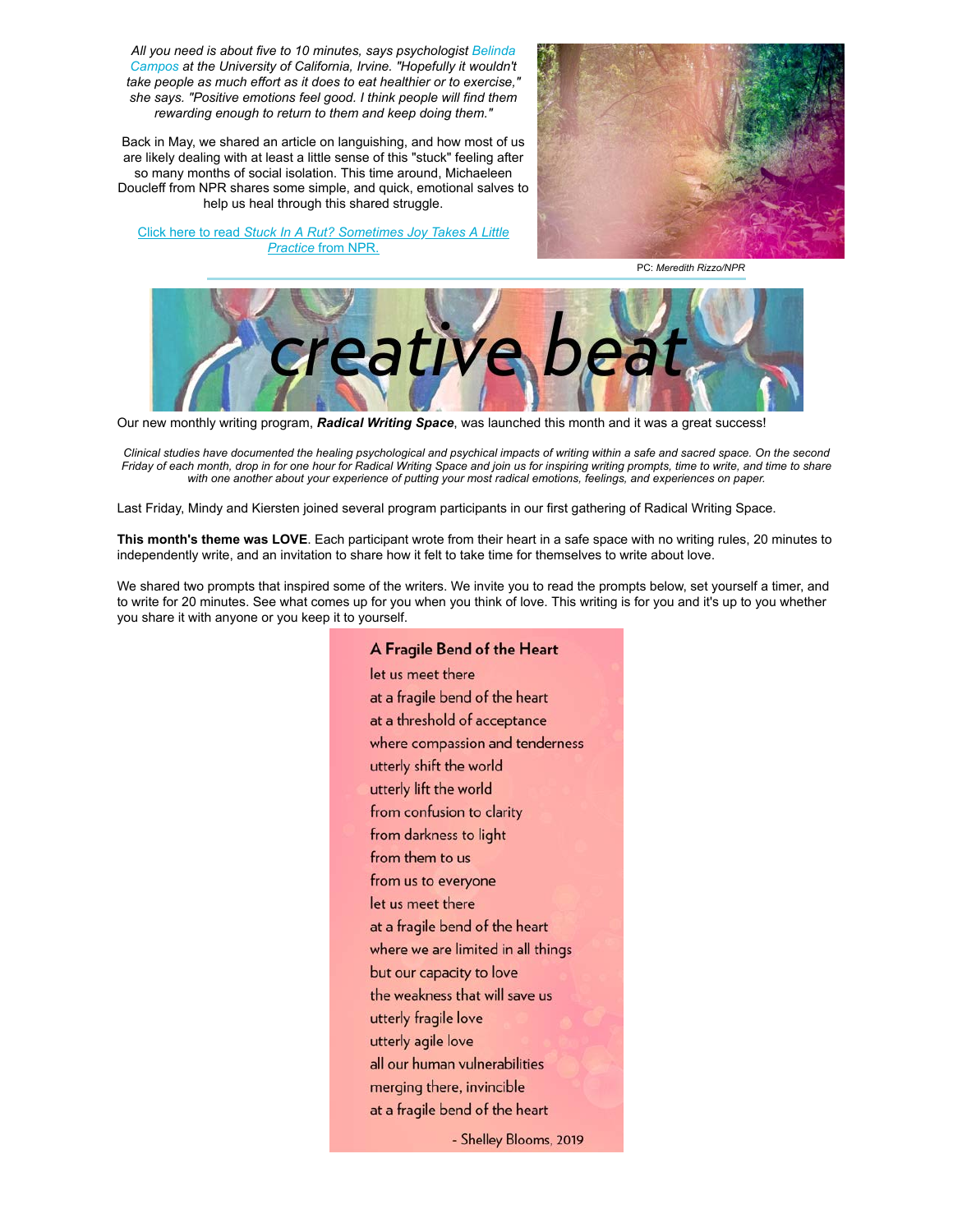"I love you without knowing how, or when, or from where. I love you simply, without problems or pride: I love you in this way because I do not know any other way of loving but this, in which there is no I or you, so intimate that your hand upon my chest is my hand, so intimate that when I fall asleep your eyes close."

- Pablo Neruda



Welcome to *[Nurturing Resilience!](https://u4479449.ct.sendgrid.net/ls/click?upn=3sgrXn5Ev5tKVcoBK0A6Cpe-2BSlO1vPLgoqB6W1XeqY06zOXUsp420f-2BgYcp9T1mgCA5wH0h7r9vxRHIa3T7CKev7lTXlvPbykXAv8FP20pz0Wp-2FuxI2nf0CRf3HTSVlKFt8gaBcQPLJvZg7pHg1vsg-3D-3DDHkY_5WEKUCHOOKEmpAePquxKW8mz8KxSlNJE8q6LGByFHASLHkY3PAVnX0uan0usBqR4ZgOg70CAYmaHqAqs2ECz4MumhDSU6e2ReAjaDnJuqUHldRl5mHPEZeH8qDbsz4upOVhRTCNwmJdk0qm0AHNnBguz9SC8jjNY6obgMh4owxlhzSZqhDwPJdYrNCZI3dv0naBj9rRUXsdj-2Fo38faard3-2FC8ldR3WnyvjlL-2FDOIhjHH-2BpsvXaJ1jjZo8w80K4m5swvfZURej1xM73TaZXmukkMAA1dRTpI7rfC6E2A5q5uCDSrO7UU0y31tnbUqXVrdMmD24UMy-2BF13w0UztJVtgrDtXvH9-2BNPMUoC-2BSLi9ZiUR1VUFiM-2BtGLOvE3vgTDZonFN6OZXz1jst76n45zBgww-3D-3D)* Here, you'll find short somatic practices to help you return to an embodied sense of resilience, a mindset and physical state where you feel connected to your own essence, to loved ones, to nature -- and where hope, creativity, and transformative action with the world around you becomes possible, even during moments of transition and uncertainty. Facilitated by Yael Flusberg, a yoga therapist and coach, who teaches a weekly gentle yoga class for Smith Center.

## **Reinforce Your Core**

Better to strengthen your back than lighten your load, advises a Turkish adage. In yoga, the core is associated with the element of fire. In this 23-minute practice, we'll hang out on the ground the entire time, exploring our breath and moving with ease and playfulness in order to touch into the abdominals, low-back muscles, intercostals, and obliques and find length and grace for the journey ahead.

*Yael Flusberg, C-IAYT, E-RYT500, RM/T, MS*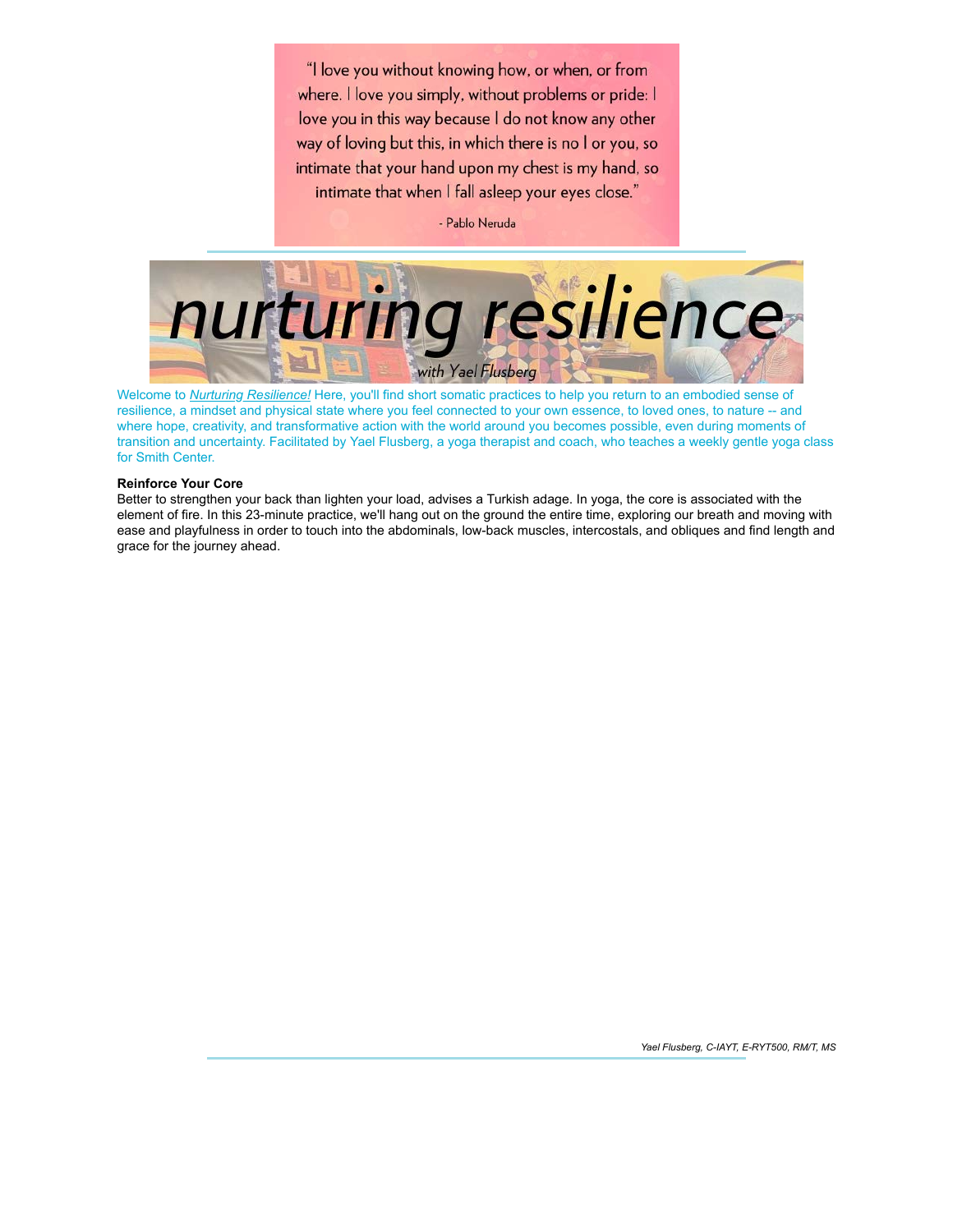

Award-winning poet inspires DC students to use their words to change the world

winning poet Gayle Da<br>Ives through poetry.



We are so proud to work with I*nternational Poetry Slam Champion* Gayle [Danley! Here is a sweet story about how she shared the art of poetry with](https://u4479449.ct.sendgrid.net/ls/click?upn=hakwPvqxtFzVqTq8H64OvS39dojESnlbs8hTm-2Bu-2BgeguQyd9Ze7RCxrEVgkybdyZO-2Brp5A5dhvGUD-2BTiMTNdQA-3D-3DKazm_5WEKUCHOOKEmpAePquxKW8mz8KxSlNJE8q6LGByFHASLHkY3PAVnX0uan0usBqR4ZgOg70CAYmaHqAqs2ECz4MumhDSU6e2ReAjaDnJuqUHldRl5mHPEZeH8qDbsz4upOVhRTCNwmJdk0qm0AHNnBguz9SC8jjNY6obgMh4owxlhzSZqhDwPJdYrNCZI3dv0naBj9rRUXsdj-2Fo38faard3-2FC8ldR3WnyvjlL-2FDOIhjHH-2BpsvXaJ1jjZo8w80K4m5WxhoCJ98iYN6Pj8jf1CM-2FxFLrDHJWn5nGgVzOHmZs2yd4Xx8upDH0VOS7oMVygefJ1MweXV56mEulzIuzid7fivtoSyYc3JuqV0QC3o4kU1S29krMufgdlDimvH4rs01I-2FKuE7xKyADSP3reHVYuvQ-3D-3D) children. All of our voices matter!

Stay tuned for Gayle's next Smith Center program.

Click here to watch or read *[Award-winning poet inspires DC students to](https://u4479449.ct.sendgrid.net/ls/click?upn=3sgrXn5Ev5tKVcoBK0A6CpTV7oCytN39F9d5RzFx6XjcZHlgkGBxTfebT0SgSExzME93kNeEpyT9b-2Fw8JRmiNAVsQymfTRKDOPnUD-2FEjeFId4h-2BHNNQEhGnEMtSb3wurgL5kGFVE0HVEabCFpRZynyMEBkYBoHVFLc0qvt-2BflTmOaFVjp3PsJJ4S6Kp7DKwrEtB7IgsWXoE94URhpDGUFA3uxidpeZeW-2BLgcKcCbtfvBmGZMM-2FovTNM4j2wxQBc2nGtl_5WEKUCHOOKEmpAePquxKW8mz8KxSlNJE8q6LGByFHASLHkY3PAVnX0uan0usBqR4ZgOg70CAYmaHqAqs2ECz4MumhDSU6e2ReAjaDnJuqUHldRl5mHPEZeH8qDbsz4upOVhRTCNwmJdk0qm0AHNnBguz9SC8jjNY6obgMh4owxlhzSZqhDwPJdYrNCZI3dv0naBj9rRUXsdj-2Fo38faard3-2FC8ldR3WnyvjlL-2FDOIhjHH-2BpsvXaJ1jjZo8w80K4m5WIMBYyaLEC1YAjrFxQ2LiRPffiZrn8nXIfUG64A-2BE9duLH7dIWUy-2FaHjuAGtXx5-2FPKG-2F9ZisWHI0CKF3nqM2mNOiLajPchawmGS-2BHkFRYsP8iSamgnKpkyYb19hrYtJa28fF1A4GMi122BWtqYMlYg-3D-3D) use their words to change the world*.



Today's recipe for *Quinoa Tabouli* is brought to us by Chefnurcian Laura Pole.

*A few of us had the pleasure of watching Laura make this dish in her recent virtual cooking class, Sensational Savory Summer Salads and Sumptuous Treats! There is lots of room for interpretation here: you can add any additional veggies you have on hand, and choose to serve it hot or chilled.*



[Click here to download the recipe for Quinoa Tabouli.](https://u4479449.ct.sendgrid.net/ls/click?upn=3sgrXn5Ev5tKVcoBK0A6CgAHr74k0xcNCOw-2B-2F3C0qbclpov4UALDxxb0fS7hpvv2jA2HXsjQ1nJdWco5mSHZ4dkHlxBo4XJSggkaBPbSPT3vIN-2FS7XASlWtinKBPqfXwMrmn_5WEKUCHOOKEmpAePquxKW8mz8KxSlNJE8q6LGByFHASLHkY3PAVnX0uan0usBqR4ZgOg70CAYmaHqAqs2ECz4MumhDSU6e2ReAjaDnJuqUHldRl5mHPEZeH8qDbsz4upOVhRTCNwmJdk0qm0AHNnBguz9SC8jjNY6obgMh4owxlhzSZqhDwPJdYrNCZI3dv0naBj9rRUXsdj-2Fo38faard3-2FC8ldR3WnyvjlL-2FDOIhjHH-2BpsvXaJ1jjZo8w80K4m5W1t8IHp90xMnpvpL72B6JhoGwfV6RM9G6VAe8KAx7whhxFVNSDRpiLr4ZebpStD91oykxR3sLbw7rkr1qPtI8SP5I4hzV2g1cmkcgP71P100vVQnzqNyzZ9dBcb-2Fp-2FLksokOVQ3hfXV77E4yaZApHQ-3D-3D)



Smith Center is pleased to circulate information about federally funded studies that are open to cancer survivors nationally and might be of interest to our program participants. Some of you may recall that we invited Dr. Wendy Demark-Wahnefried, from the University of Alabama Birmingham, to be a speaker in our Did You Know? series in January. She talked about Eating Well after cancer. At the time we asked if she had any trials of lifestyle modification currently open. Her answer now is yes!

In response to COVID, her research team has converted their AMPLIFY study to an online format. This study is designed to help cancer survivors eat better, become more active and lose weight. It is open to individuals who are:

- age 50 or older
- had breast, prostate, renal, colorectal, ovarian or endometrial cancer, or multiple myeloma
- were treated at least one year ago
- and are obese or overweight

For more information about this study and if it might be right for you, visit AMPLIFY at:

[https://amplifymyhealth.org/info](https://u4479449.ct.sendgrid.net/ls/click?upn=3sgrXn5Ev5tKVcoBK0A6Cl8IA-2FJ8n3UT3ZC-2FENxhDnmo7lHS0OW7hrsRwXpMYqaY6lclldZhhDolXgwUQWIVag-3D-3DvRBi_5WEKUCHOOKEmpAePquxKW8mz8KxSlNJE8q6LGByFHASLHkY3PAVnX0uan0usBqR4ZgOg70CAYmaHqAqs2ECz4MumhDSU6e2ReAjaDnJuqUHldRl5mHPEZeH8qDbsz4upOVhRTCNwmJdk0qm0AHNnBguz9SC8jjNY6obgMh4owxlhzSZqhDwPJdYrNCZI3dv0naBj9rRUXsdj-2Fo38faard3-2FC8ldR3WnyvjlL-2FDOIhjHH-2BpsvXaJ1jjZo8w80K4m5j8Vm3SrOdI1JN53rjd-2F8D0cnz82StuwevXaHoELqXjoFBM2BZOfLI7-2FvNxM6Ft1SNEl0xq0EXergiR-2FhTSFqu8SpzkLa6KyHEthZyUuWm2udV0AW4eOTfwGvTXHQWdpoOVoUNX2hRasVb8R0lNKcvg-3D-3D), On [Facebook](https://u4479449.ct.sendgrid.net/ls/click?upn=3sgrXn5Ev5tKVcoBK0A6CrX4SXgj-2F4Zj0GY2O274HouhhC1aREJfXpWk72ZpC0IUrqdHzehzIeSkYGRvnG8WxzdJkcB1RR45fh0vkEQOKUw-3DhZJn_5WEKUCHOOKEmpAePquxKW8mz8KxSlNJE8q6LGByFHASLHkY3PAVnX0uan0usBqR4ZgOg70CAYmaHqAqs2ECz4MumhDSU6e2ReAjaDnJuqUHldRl5mHPEZeH8qDbsz4upOVhRTCNwmJdk0qm0AHNnBguz9SC8jjNY6obgMh4owxlhzSZqhDwPJdYrNCZI3dv0naBj9rRUXsdj-2Fo38faard3-2FC8ldR3WnyvjlL-2FDOIhjHH-2BpsvXaJ1jjZo8w80K4m5gWm853wj9QBnEmN1PZX4HZZGVhmBBTZMkcvSJ9jlZ4BsAVR2zhbifyz6yAqkdqDX-2F3PF9jAkXYNEHkyPucoese3vKDoVme-2F5qhInCO57RDmu5kcWakeAfMeiUD5NSaHjMHgzJuSj7EP4-2By7wKLMndA-3D-3D),

or call their toll-free number: (833) 535-7934

The [Leukemia & Lymphoma Society's \(LLS\)](https://u4479449.ct.sendgrid.net/ls/click?upn=3sgrXn5Ev5tKVcoBK0A6CoEN2SBQplFliqON6DN0HgWy0Mj8WHYzk1f5NYyX-2BlTI4WOB_5WEKUCHOOKEmpAePquxKW8mz8KxSlNJE8q6LGByFHASLHkY3PAVnX0uan0usBqR4ZgOg70CAYmaHqAqs2ECz4MumhDSU6e2ReAjaDnJuqUHldRl5mHPEZeH8qDbsz4upOVhRTCNwmJdk0qm0AHNnBguz9SC8jjNY6obgMh4owxlhzSZqhDwPJdYrNCZI3dv0naBj9rRUXsdj-2Fo38faard3-2FC8ldR3WnyvjlL-2FDOIhjHH-2BpsvXaJ1jjZo8w80K4m5RLix1kJrW0iUQIC2TkLERivsLqmDYAmmTpSqD6JIw4-2BtNjd26Sti9Q53pdntK48-2BE04BZnWR-2BaFfHigWx9vlKv7uB-2FvpfCEvwO7HQW4NEaPhQnzv3zO1gZsFRcQ4KuhP0n9uKwP-2BAsAguYjawZWolQ-3D-3D) Patient Financial Assistance team is dedicated to removing barriers to care by providing financial support to blood **Click the video below to watch a**